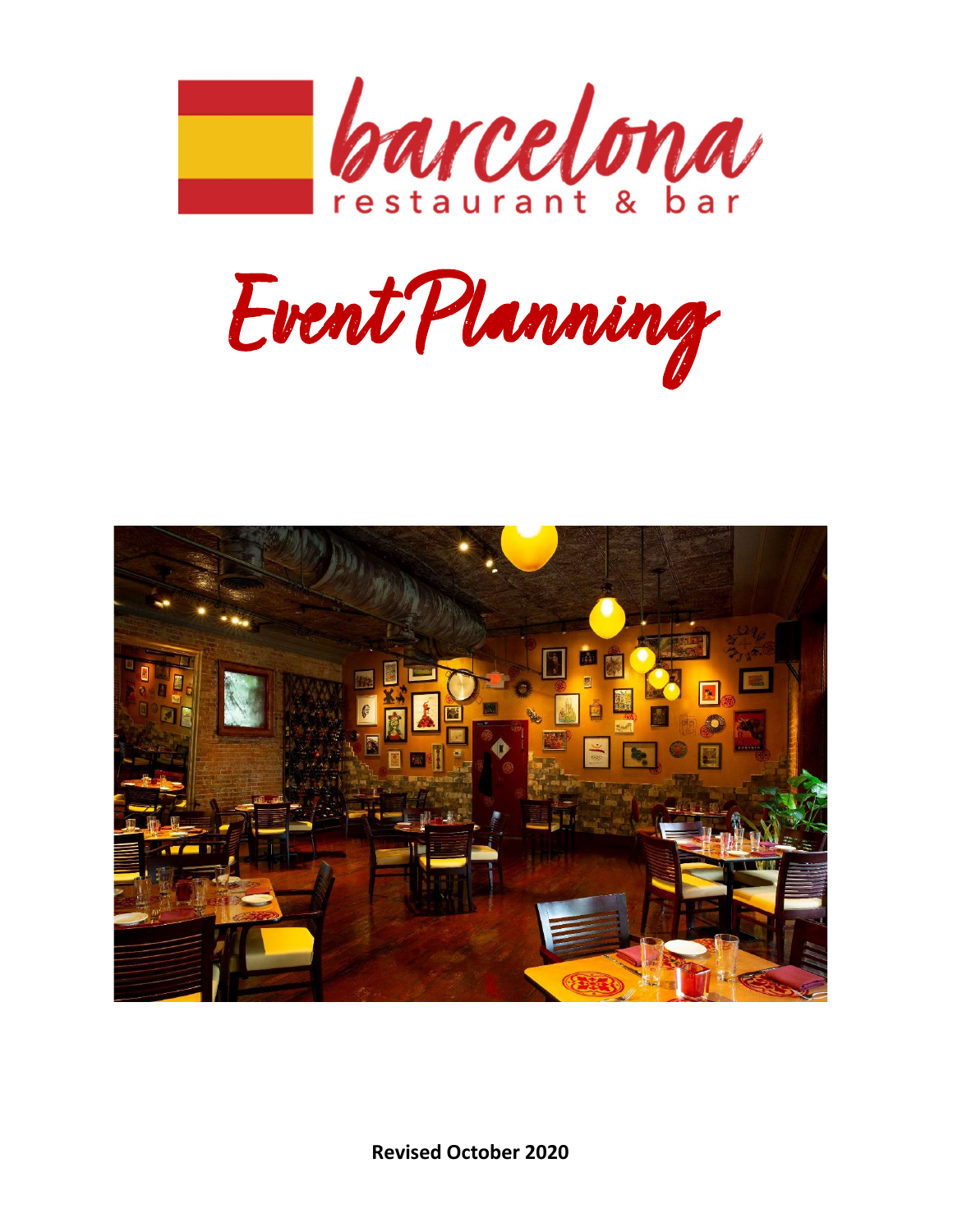### Group/Event Information

- 1. Barcelona can offer semi-private spaces as part of the main dining room. This curtained area is in the back of the restaurant, holding up to 60 guests for a sit-down affair. The space can also be divided in half for groups of up to 30 seated guests. For a stand-up cocktail party, the space accommodates 80 comfortably. If your event is larger than 60 guests, it may require use of the entire restaurant.
- 2. Certain dollar minimums will need to be met for semi-private and private dining. These minimums are based on a combined total of food and beverages that are consumed on premise. Minimums are subject to a suggested 20% gratuity and tax, currently 7.5%. Daytime events are an alternative to evening events where the minimum for the nighttime may be outside of your budget. We will have guidelines for the minimum number of guests required and time constraints, but this can be a very economical alternative. Minimums will vary depending on the day of the week, time of day/night and duration of event.
- 3. The patio is popular with our guests. We can only plan events that include the use of the patio if the event is large enough to warrant having it at a time when we are closed. (i.e. most day and afternoon time periods.) We will allow the patio to be rented, but only under certain conditions with minimum requirements.
- 4. Most of our events for 20 guests or more are presented family-style. A manager will explain what this entails.
- 5. We require a \$500.00 non-refundable deposit to hold your date. On the day of your event, the \$500.00 will be credited to your bill. If you cancel your event, we do not refund the deposit.
- 6. Larger events may require a contract and a 50% deposit. If the event is cancelled, the deposit will not be returned.
- 7. Valet parking is available, as well as street parking. Currently the valet service will need to be hired if it is not already in place during our typical business hours. We can arrange this for you with the valet company.
- 8. This packet is a starting point for conversation and is designed to be a guideline of what we can do for you. These menus are not set and may be changed. In fact, we like to customize each event to reflect your personal wishes.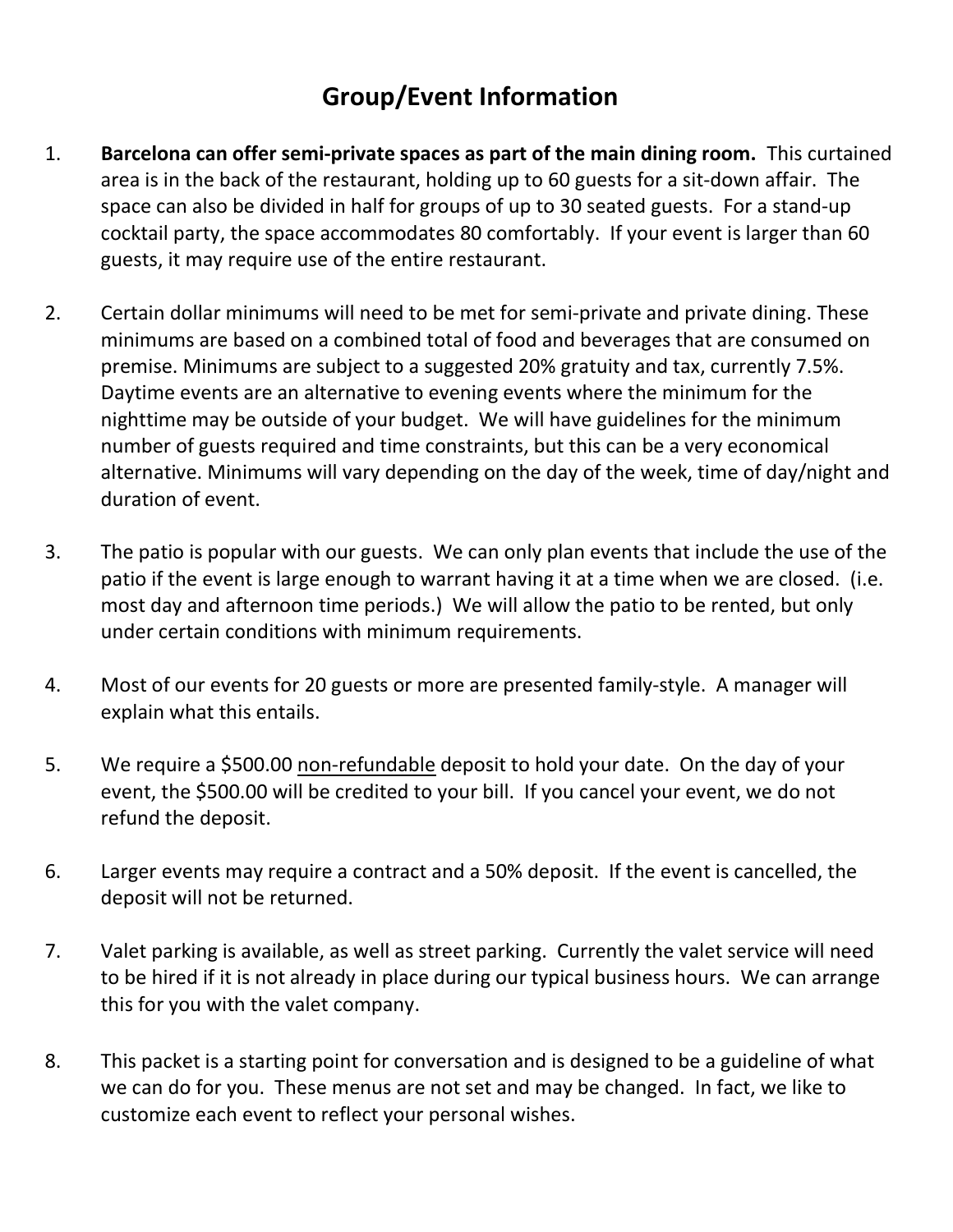# Family Style Dining Option One

(minimum of 20 guests)

\$50.00 Per Person

Cold Tapa: Green Hummus with house-made flatbread and fresh vegetables

Hot Tapas: Add These Two Hot Tapas for \$5 per person -fried calamari with tomato vinaigrette -patatas bravas with roasted garlic aioli

Salads: Barcelona Caesar Salad with shaved parmesan cheese, sourdough croutons **(Choose 1)** Seasonal Salad with Chef's choice of the freshest greens and vegetables, house made vinaigrette Mixed Greens Salad with red onions, tomatoes, Manchego cheese, cava vinaigrette

Entrées:

(Choose 2) Vegetable Paella - calasparra rice, onions, piquillo peppers, peas, mushrooms, sofrito

Seafood Paella - calasparra rice, shrimp, squid, mussels, clams, piquillo peppers, peas, sofrito

Pasta Barcelona - grilled chicken, chorizo, toasted garlic, spinach, tomatoes, olive oil, white wine

Grilled Salmon Fillets - served with sherry gastrique

Stuffed Chicken - boneless chicken breast, jamón Serrano, Manchego cheese, herbs

Spanish Tortilla - eggs, poblano peppers, potatoes, piquillo pepper coulis

Other Entrée Choices: (in lieu of any of the above entrées)

Braised Beef Shank - served in an herb tomato sauce - add \$4.00 per person Sautéed Scallops - bacon, mushrooms, lima beans, dates, cream, chile flake - add \$6.00 per person Grilled Flank Steak - chimichurri sauce - add \$7.00 per person

- Sides: Spanish Rice, Herb Couscous or Seasonal Vegetable (One side included) (For two sides - add \$2.00 per person, for three sides - add \$4.00 per person)
- Desserts: Barcelona Desserts Choose one from our current menu
- Beverages: Coffee, Tea and Soda
- Alcohol: We will be happy to work with you to create your own Cocktail, Beer or Wine program.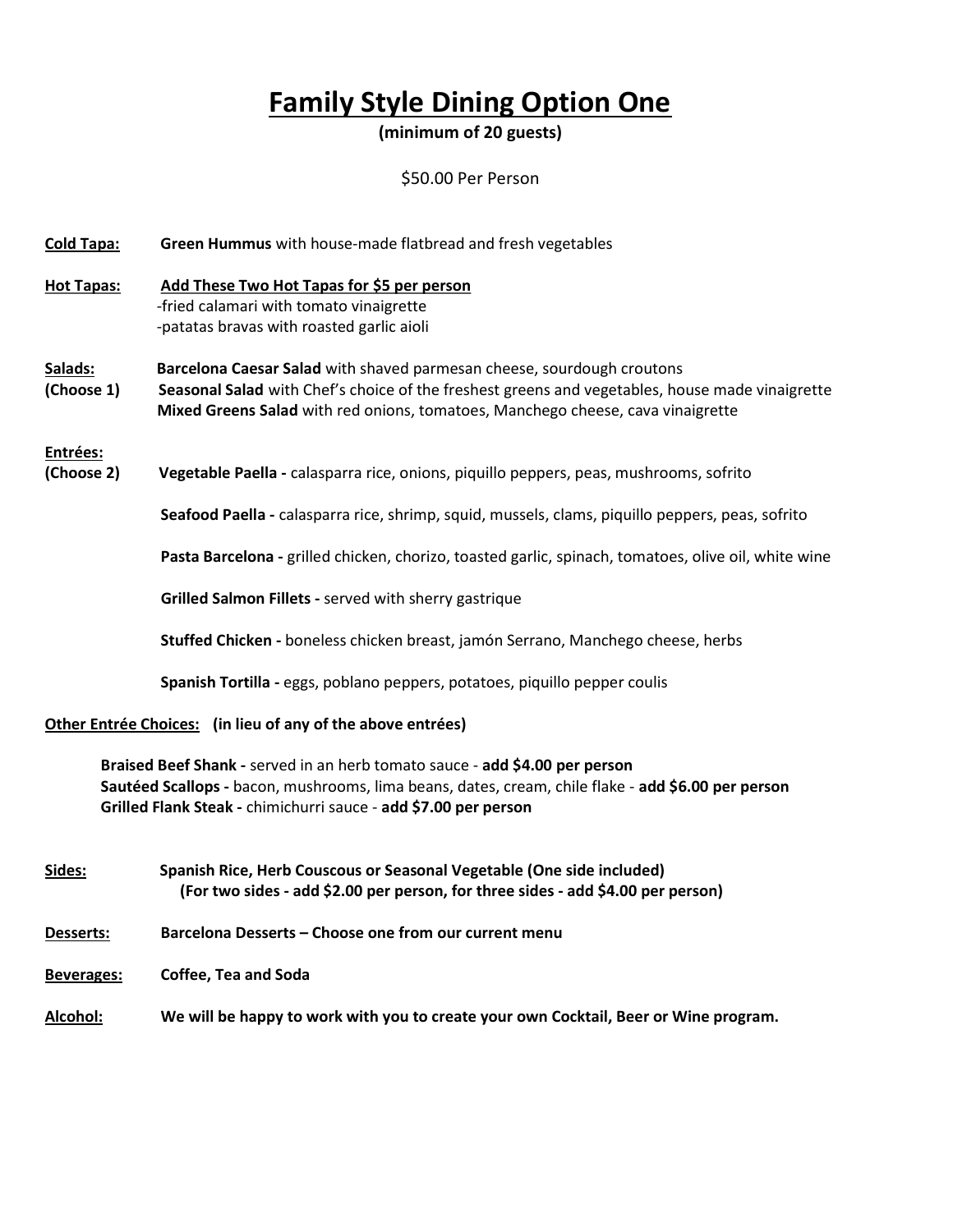# Family Style Dining Option Two

(minimum of 20 guests)

\$57.00 Per Person

| <b>Cold Tapas:</b>     | Barcelona Tapas Platter- green hummus with house-made flatbread and fresh vegetables,<br>Spanish olives, Barcelona potato salad, plus two seasonal salads                                                                                                                                                           |
|------------------------|---------------------------------------------------------------------------------------------------------------------------------------------------------------------------------------------------------------------------------------------------------------------------------------------------------------------|
| <b>Hot Tapas:</b>      | Add These Two Hot Tapas for \$5 per person<br>-fried calamari with tomato vinaigrette<br>-patatas bravas with roasted garlic aioli                                                                                                                                                                                  |
| Salads:<br>(Choose 2)  | Barcelona Caesar Salad with shaved parmesan cheese, sourdough croutons<br>Seasonal Salad with Chef's choice of the freshest greens and vegetables, house made vinaigrette<br>Mixed Greens Salad with red onions, tomatoes, Manchego cheese, cava vinaigrette                                                        |
| Entrées:<br>(Choose 3) | Vegetable Paella - calasparra rice, onions, piquillo peppers, peas, mushrooms, sofrito                                                                                                                                                                                                                              |
|                        | Seafood Paella - calasparra rice, shrimp, squid, mussels, clams, piquillo peppers, peas, sofrito                                                                                                                                                                                                                    |
|                        | Pasta Barcelona - grilled chicken, chorizo, toasted garlic, spinach, tomatoes, olive oil, white wine                                                                                                                                                                                                                |
|                        | Grilled Salmon Fillets - served with sherry gastrique                                                                                                                                                                                                                                                               |
|                        | Stuffed Chicken - boneless chicken breast, jamón Serrano, Manchego cheese, herbs                                                                                                                                                                                                                                    |
|                        | Spanish Tortilla - eggs, poblano peppers, potatoes, piquillo pepper coulis                                                                                                                                                                                                                                          |
|                        | Other Entrée Choices: (in lieu of any of the above entrées)<br>Braised Beef Shank - served in an herb tomato sauce - add \$4.00 per person<br>Sautéed Scallops - bacon, mushrooms, lima beans, dates, cream, chile flake - add \$6.00 per person<br>Grilled Flank Steak - chimichurri sauce - add \$7.00 per person |

- Sides: Spanish Rice, Potato or Seasonal Vegetable (One side included) (For two sides - add \$2.00 per person, for three sides - add \$4.00 per person)
- Desserts: Barcelona Desserts Choose two from our current menu
- Beverages: Coffee, Tea and Soda
- Alcohol: We will be happy to work with you to create your own Cocktail, Beer or Wine program.